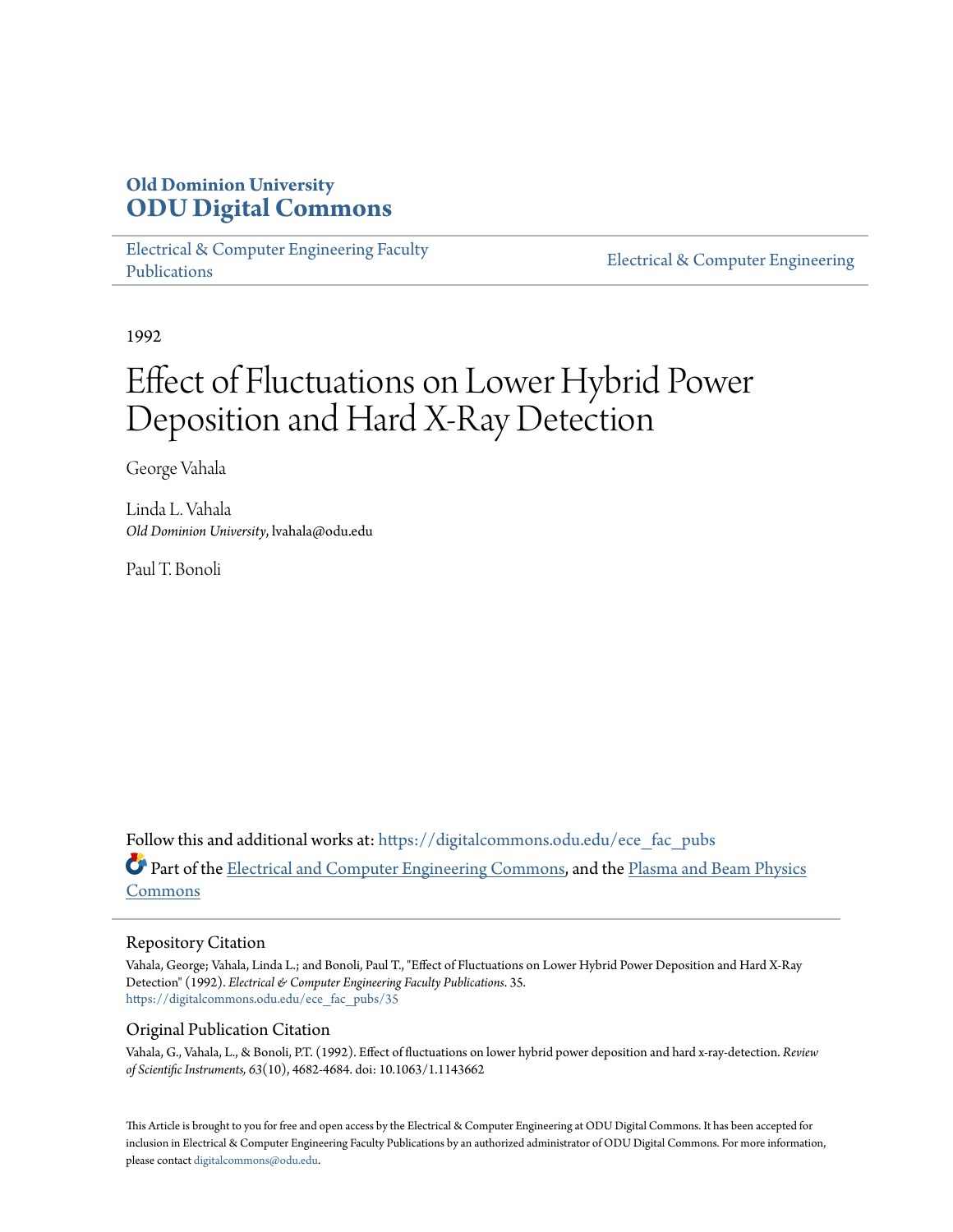## Effect of fluctuations on lower hybrid power deposition and hard x-ray detection

George Vahala Department of Physics, College of William & Mary, Williamsburg, Virginia 23185

Linda Vahala

Department of Electrical and Computer Engineering, Old Dominion University, Norfolk, Virginia 23529

Paul T. Bonoli Plasma Fusion Center, Massachusetts Institute of Technology, Cambridge, Massachusetts 02139

(Presented on 16 March 1992)

The hard x-ray intensity radial profiles from lower hybrid current drive experiments are interpreted as being correlated with fluctuations in the bulk plasma. This view seems to be dictated by comparing the hard x-ray data for various  $n_{\parallel}$  with the Monte Carlo solutions of the lower hybrid wave energy deposition on plasma electrons. Information on internal magnetic fluctuations may, under certain conditions, be unfolded from a  $n_{\parallel}$  scan of the hard x-ray profiles.

### I. INTRODUCTION

In recent years, lower hybrid (LH) waves have been utilized for electron and ion heating, to sustain and rampup the toroidal plasma current, and to stabilize sawteeth instabilities.<sup>1</sup> An accurate prediction of the lower hybrid current drive (LHCD) profile is important in assessing the feasability of each of these applications. Thus, it is of interest to ascertain the effects of wave scattering from both density and magnetic fluctuations on the propagation and absorption of LH waves. Typically, computer models<sup>1</sup> of LH heating and current drive concentrate on the confinement properties of the suprathermal tail electrons produced by LHCD and the transport properties of the background electrons. In these models, a one-dimensional ( 1D) radial transport code is coupled to a Fokker-Planck toroidal ray tracing code. While it is known that density fluctuations<sup>2</sup> can play a major role on LH wave propagation, it is computationally prohibitive to incorporate these scattering effects into the transport LHCD simulation model.

Here, we explicitly examine the effects of fluctuations on LHCD, and connect these wave scattering results to hard x-ray emission<sup>3</sup> caused by collisions of the supratherma1 electrons with the background plasma ions. In particular, the results from a Monte Carlo solution of a wave kinetic equation that now includes both density and magnetic fluctuations are compared with hard x-ray intensity radial profile measurements<sup>4</sup> from JT-60. We then consider Alcator C-Mod parameters and find that an analysis of experimental radial hard x-ray intensity profiles could distinguish between magnetic and density fluctuation scattering provided the fluctuation levels are sufficiently high. Thus, this hard x-ray diagnostic (a standard diagnostic on LHCD experiments) could then be combined with a recently proposed microwave mode-conversion scattering scheme<sup>5</sup> to assess the level of internal magnetic fluctuations in a tokamak. The determination of magnetic fluctuation levels and structure has strong implications on general plasma transport.

## II. WAVE KINETIC EQUATION FOR DENSITY AND MAGNETIC FLUCTUATIONS

The theory of Bonoli and  $\text{Ott}^2$  for LH wave scattering from density fluctuations is extended to also include the effects of magnetic fluctuations. Using weak turbulence theory, one finds that the wave energy density  $F$  is determined by

$$
\frac{dF}{dt}\Big|_{r} + 2\gamma(\mathbf{x}, \mathbf{k})F(\mathbf{x}, \mathbf{k}, t)
$$
\n
$$
= \int_{0}^{\infty} d\kappa \delta(\kappa - \kappa_{w})k'_{1} \int_{0}^{2\pi} d\beta [F(\phi + \beta) - F(\beta)]
$$
\n
$$
\times [S^{n}(\kappa) | V^{n}(k_{1}, \kappa, \beta)|^{2}
$$
\n
$$
+ S^{B}_{\alpha\beta}(\kappa) | V^{B}_{\alpha}(k_{1}, \kappa, \beta) | V^{B}_{\beta}(k_{1}, \kappa, \beta)|^{2}].
$$
\n(1)

 $(dF/dt)$ , is the time evolution of the wave packet following a ray trajectory in a toroidal tokamak equilibrium and  $\gamma$  is the wave damping due to resonant electron and ion Landau damping as well as collisional damping. The righthand side of Eq. (1) gives the effect of fluctuations on the ray trajectory. The fluctuations scatter the wave number  $k_1$ through an angle  $\beta$  to a new wave number  $k'_1$ , with  $\mathbf{k}_1 \cdot \mathbf{k}'_1 = k_1 k'_1 \cos \beta$  and  $\mathbf{k} = |\mathbf{k}_1 - \mathbf{k}'_1|$ .  $V^n$  and  $V^B$  are the density and magnetic coupling coefficients, while  $S<sup>n</sup>$  and the tensor  $S^B$  are the corresponding wave number fluctuation spectra. Equation (1) is solved by a Monte Carlo procedure.' For the results presented here, each electron radial power deposition profile is averaged over 100 runs, It should be noted that the parallel wave number  $k_{\parallel}$  varies because of magnetic shear, toroidicity as well as by the scattering process itself. These changes to  $k_{\parallel}$  directly effect the accessibility of the LH wave  $(n_{\parallel}=ck_{\parallel}/\omega > n_a)$  as well as the strength of the electron damping  $[n_{\parallel} < n_{\text{eld}} \approx 7.0/1$  $T_c^{1/2}$ (keV)] of the LH wave.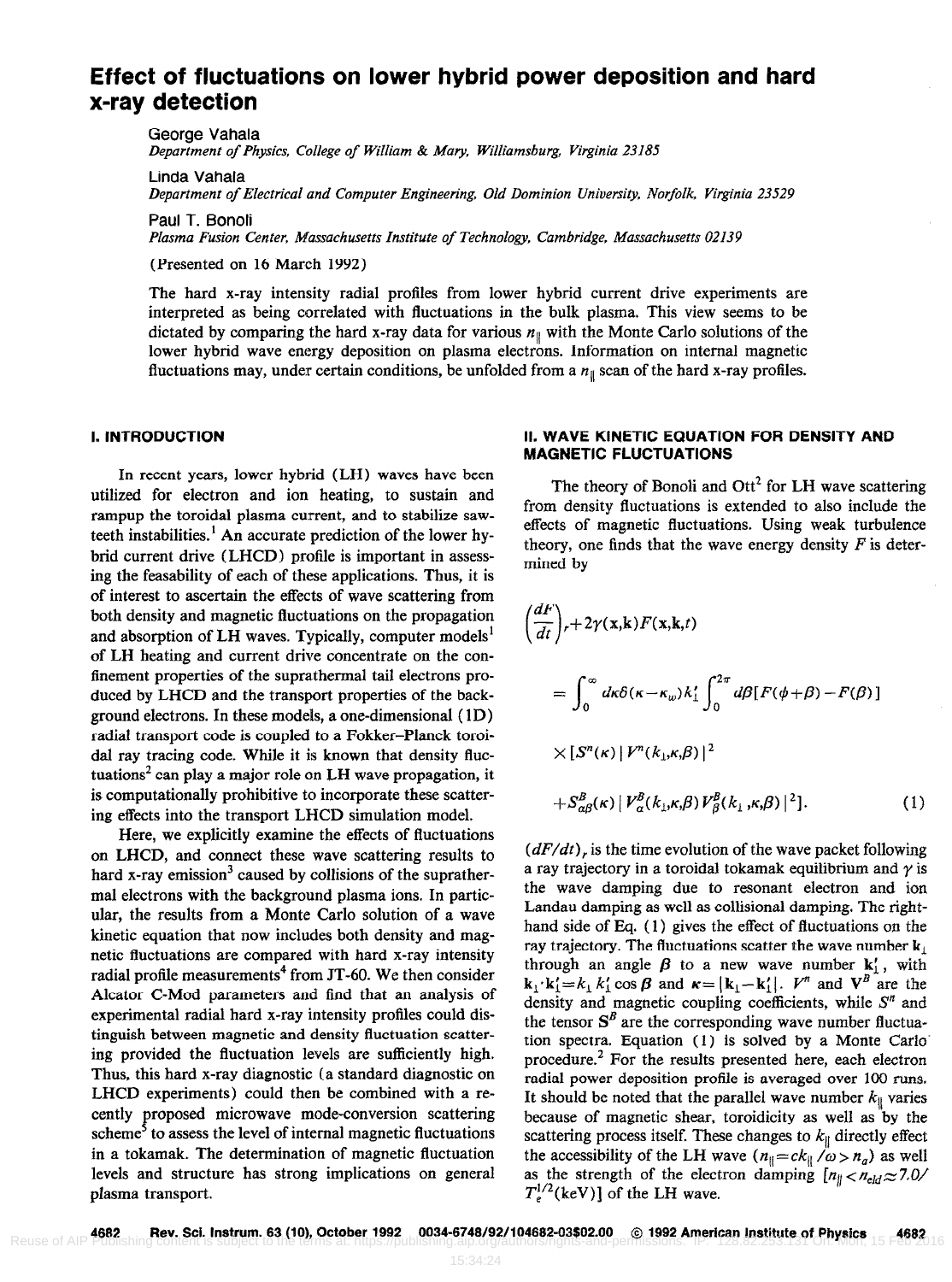

FIG. 1. Radial profile of the hard x-ray diagnostics with four channels on JT-60 (Ref. 4).

## III. ELECTRON POWER DEPOSITION AND HARD X RAYS

We first consider the JT-60 tokamak for which the radial profiles for the hard x-ray signals are given for various  $n_{\parallel}$  at three radial chord positions,<sup>4</sup> Fig. 1. For these JT-60 parameters ( $a = 93$  cm,  $R_0 = 300$  cm,  $T_{e0} = 2-3$  keV,  $B_0=4$ T,  $I_{\text{tor}}=1$  MA,  $n_{e0}=1.5\times10^{13}$  cm<sup>-3</sup> and LH wave frequency  $f_0 = 2$  GHz) we show in Fig. 2 the Monte Carlo results for the radial electron power deposition profiles for a density fluctuation level  $(\delta n/n_{\text{oe}})^2 = 1\%$ , peaked at the plasma edge [the "pe-n" curves]. Two magnetic fluctuation spectra are considered on top of these density fluctuations: the "pe-m" curves for which the magnetic spectrum is also peaked at the plasma edge, and the "pe-mm" curves for which the magnetic spectrum is peaked internally at  $r/a$  $=0.6$ . The level of magnetic to density fluctuations is assumed to be $5$ 

ed to be<sup>3</sup>  
\n
$$
\left[ \frac{\langle \delta B_1^2 \rangle / B_0^2}{\langle \delta n^2 \rangle / n_{\infty}^2} \right]_{\text{peak}} = 10^{-4}.
$$
\n(2)

Also shown in Fig. 2 is the electron power deposition if there were no fluctuations (density or magnetic) present ["pe-vac"]. One immediately sees a strong similarity between the structure of the hard x-ray profiles and the electron power deposition profiles provided fluctuations are taken into account. Clearly, if one ignores the effects of fluctuations, the corresponding power deposition profiles are markedly different from those coming from the experimental hard x-ray profiles. Although fast electrons can diffuse spatially before they thermalize (so that the rf power deposition profiles may not exactly track the rf current density profiles), we feel that the hard x-ray profiles are directly correlated to the presence of fluctuations in the plasma. It is apparent from Fig. 2 that for JT-60 it is not expected to be possible to distinguish density from magnetic fluctuations in the hard x-ray diagnostics. Moreover, the Monte Carlo solutions of Eq. (1) indicate that this



FIG. 2. Electron power deposition profile for JT-60 in the divertor mode [edge density fluctuation level  $\approx 1\%$ ] for various  $n_{\parallel}$ . pe-vac: no fluctuations, pe-n: only edge density fluctuations, pe-m: edge density and magnetic fluctuations, pe-mm: edge density fluctuations and internal magnetic fluctuations. (a)  $n_{\parallel}=1.3$ , (b)  $n_{\parallel}=1.93$ , (c)  $n_{\parallel}=2.88$ . The fluctuation deposition profiles seem to track the experimental hard x-ray data of Fig. 1.

Reuse of AIP Publishing content is subject to the terms at: https://publishing.aip.org/authors/rights-and-permissions. IP: 128.82.253.131 On: Mon, 15 Feb 2016